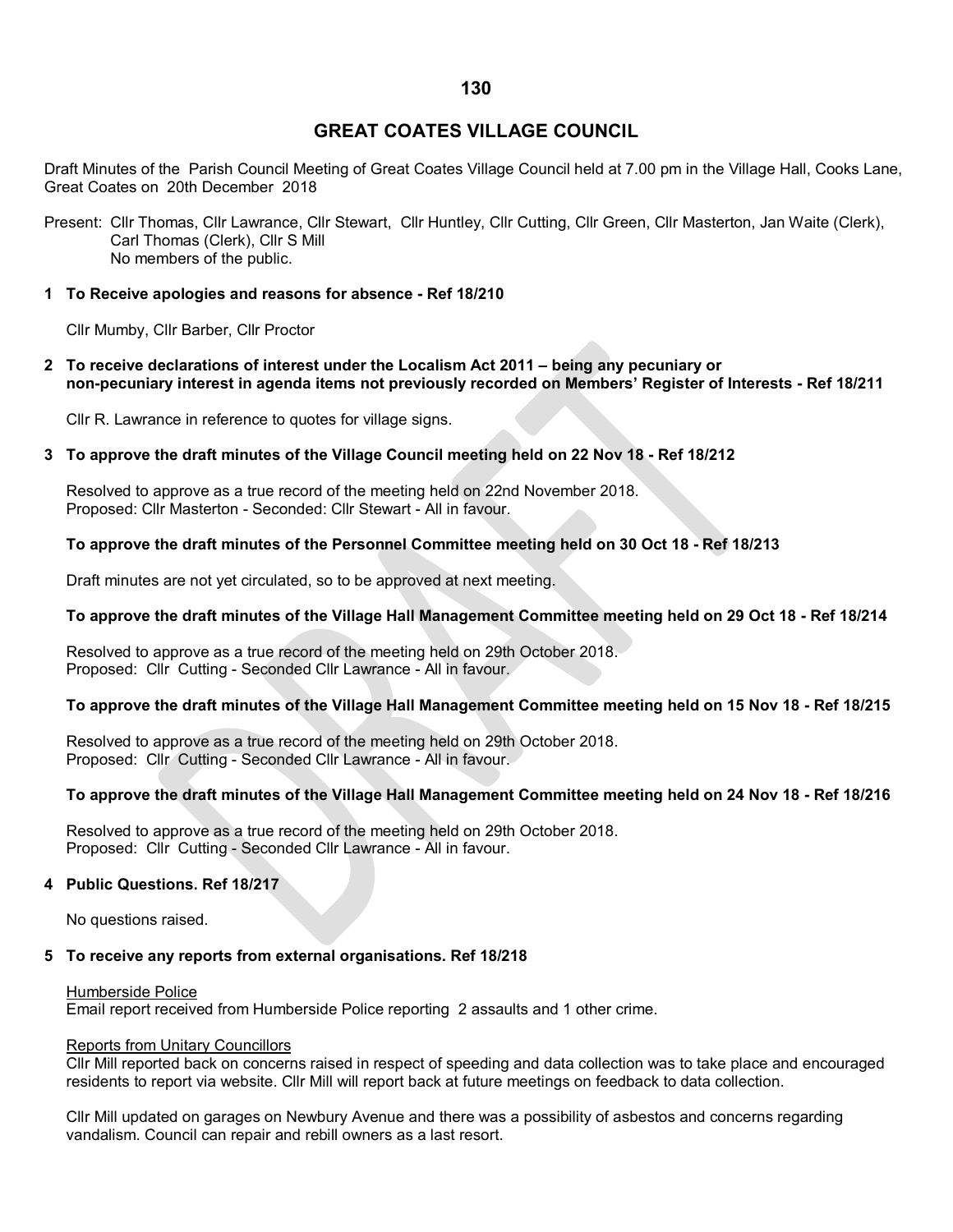At a meeting on 11 Dec there were no plans to introduce a new or diverted bus route through or via Great Coates. Ward funding of £300 towards the Christmas event and £500 towards great Coates in Bloom had been provided. Further funding may not be available due to cost savings across the authority.

Grant funding is likely to end for financial year 2019/20. Questions were raised regarding Band D grant and enquiries will be made.

Work is still ongoing with regards to re-siting the recycle bins and no response had bene received in respect of the A180 resurfacing work.

#### **Reports from representatives to external organisations.**

#### Freshney Forward

The only issue raised was a lack of bus service and this was unlikely to happen.

Reports from Council Committee Meetings - Personnel

New clerk had been appointed and took up the post on 4th December 2018. Two new caretakers had been appointed working 8 hours every other week.

Reports from Council Committee Meetings - Hall Management

Thanks were given to ward councillors for funding support in respect of Christmas event which was well attended and enjoyable producing a surplus of £567.90. The hall was full and everybody considered a success. Next year the format would be changed.

It was proposed to donate £20 to Yarborough Ladies Choir. Proposed: Cllr Lawrence - Seconded: Cllr Thomas - All in favour

#### Great Coates in Bloom

£30 had been donated by Holme Farm Cottage. Wooden planters could be made for free if the wood was purchased which was estimated at £100. Concern was raised in respect of permits required due to size of boxes and Clr Sheldron agreed to investigate and report back.

A site for allotments had been identified on Cooks Lane and an item would be placed in the village magazine.

## **6 Parish matters – To receive any report or consider any appropriate action. Ref 18/219**

- a) Village Council Magazine Endeavour to obtain more advertising. Next magazine due March 2019.
- b) Hall maintenance Quote received to replace emergency lighting. Requirement for 3 quotes raised but not required due to below limit of £500. Proposed: Cllr Redgrift - Seconded: Cllr Masterton - All in favour
- e) Village Signs The specification had changed. New quote increased from £1550 to £1750 to include sponsorship. saving £200. Proposed: Cllr Huntley Seconded: Cllr Redgrift - 5 in favour / 2 against. Carried.
- f) Defib Northern Rail had been contacted but had received no response. To be followed up in January.
- g) Website/Automated Hall Booking A discussion took place and automated booking system not ready and unlikely to be for some time. Agreed to consider temporary semi-automated system. Proposal by Clerk circulated and feedback to be provided by 31st December and further review at next meeting.
- h) Car Park Letter to be written to architect. Proposed: Cllr Cutting - Seconded: Cllr Green - All in favour
- i) It was proposed that following the presentation into the proposed development by TNEI that the previous objection be removed from the record. Proposed: Cllr Thomas - Seconded: Cllr Huntley - 1 in favour, 2 against, 5 abstain - Carried.